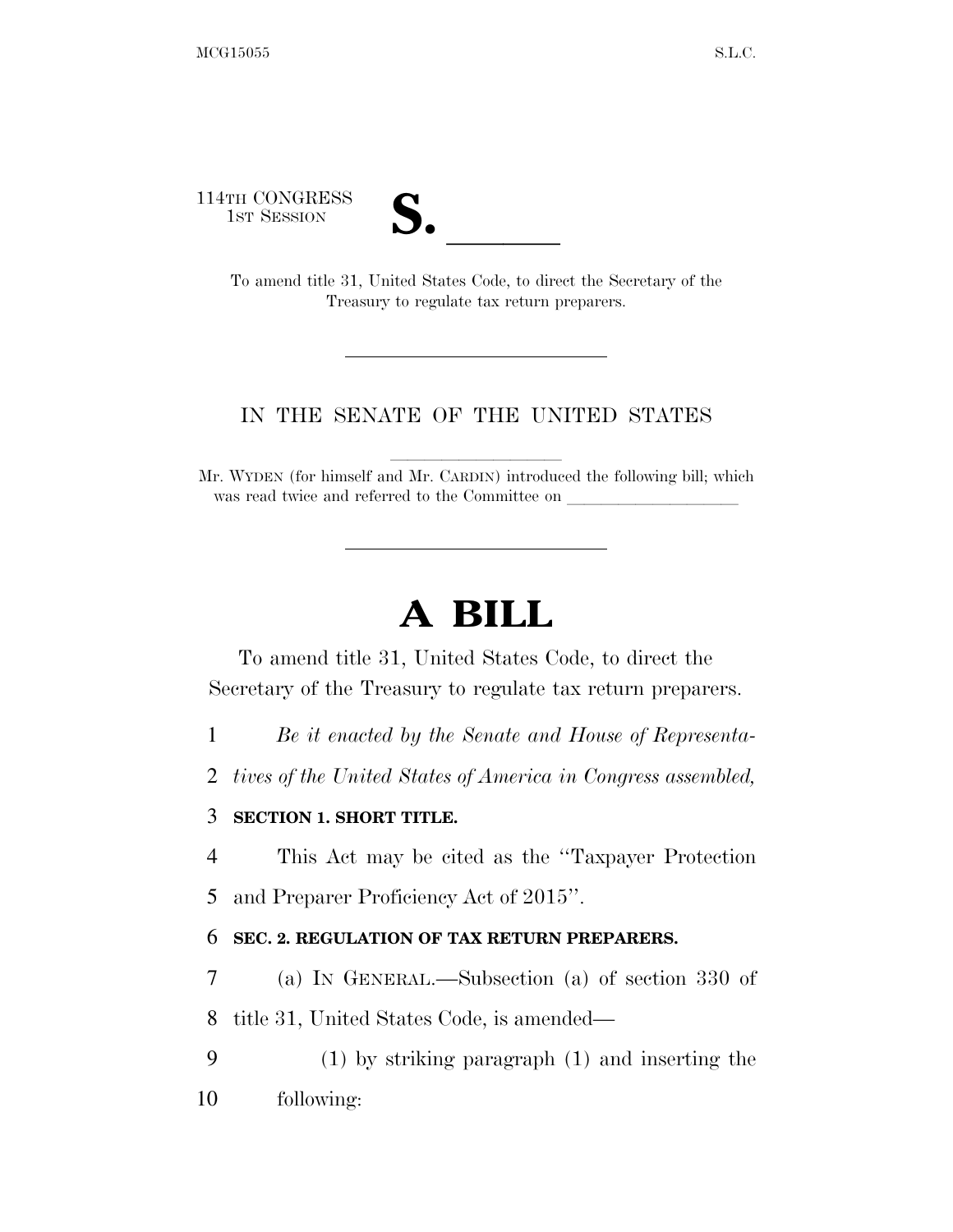| $\mathbf{1}$   | $\lq(1)$ regulate—                                     |
|----------------|--------------------------------------------------------|
| $\overline{2}$ | $\lq\lq$ the practice of representatives of per-       |
| 3              | sons before the Department of the Treasury;            |
| $\overline{4}$ | and                                                    |
| 5              | "(B) the practice of tax return preparers;             |
| 6              | and", and                                              |
| 7              | $(2)$ in paragraph $(2)$ —                             |
| 8              | $(A)$ by inserting "or tax return preparer"            |
| 9              | after "representative" each place it appears,          |
| 10             | and                                                    |
| 11             | (B) by inserting "or in preparing their tax            |
| 12             | returns, claims for refund, or documents in con-       |
| 13             | nection with tax returns or claims for refund"         |
| 14             | after "cases" in subparagraph (D).                     |
| 15             | (b) AUTHORITY TO SANCTION REGULATED TAX RE-            |
| 16             | TURN PREPARERS.—Subsection (b) of section 330 of title |
| 17             | 31, United States Code, is amended—                    |
| 18             | (1) by striking "before the Department",               |
| 19             | $(2)$ by inserting "or tax return preparer" after      |
| 20             | "representative" each place it appears, and            |
| 21             | $(3)$ in paragraph $(4)$ , by striking "misleads or    |
| 22             | threatens" and all that follows and inserting "mis-    |
| 23             | leads or threatens—                                    |
| 24             | $\lq\lq$ any person being represented or any           |
| 25             | prospective person being represented; or               |